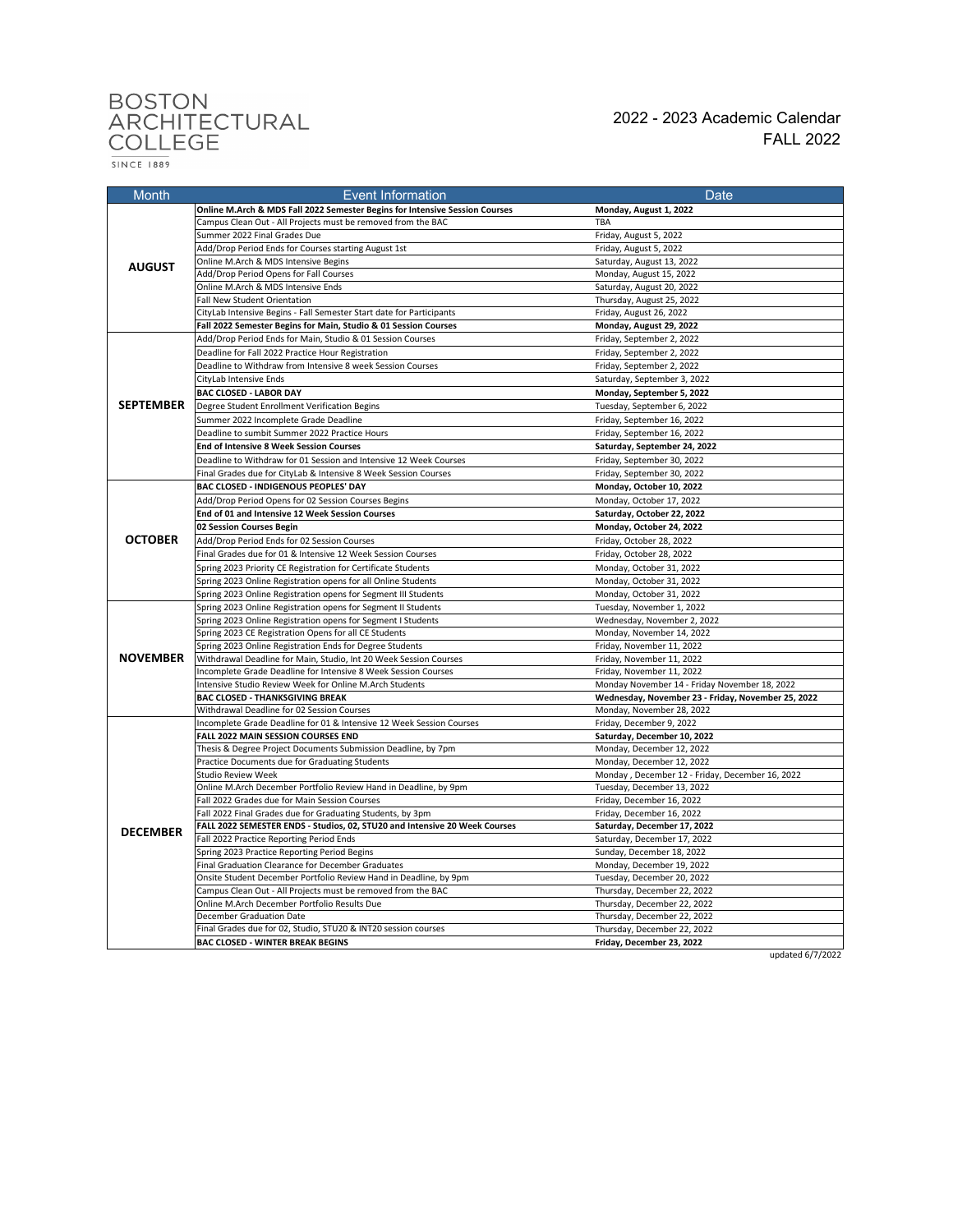## BOSTON<br>ARCHITECTURAL<br>COLLEGE

2022 - 2023 Academic Calendar SPRING 2023

 $\frac{}{\text{SINCE 1889}}$ 

| <b>Month</b>    | <b>Event Information</b>                                                                     | Date                                          |
|-----------------|----------------------------------------------------------------------------------------------|-----------------------------------------------|
| <b>JANUARY</b>  | <b>BAC REOPENS</b>                                                                           | Monday, January 2, 2023                       |
|                 | Online M.Arch Spring Semester Begins for Intensive Courses                                   | Monday, January 2, 2023                       |
|                 | Add/Drop Period Ends for Courses starting January 2nd                                        | Friday, January 6, 2023                       |
|                 | Add/Drop Period Opens for Spring Courses                                                     | Monday, January 9, 2023                       |
|                 | Online M.Arch Intensive Begins                                                               | Saturday, January 14, 2023                    |
|                 | BAC CLOSED - MARTIN LUTHER KING JR. DAY                                                      | Monday, January 16, 2023                      |
|                 | December 2022 Portfolio Review Results Due for Onsite Students                               | Tuesday, January 17, 2023                     |
|                 | New Student Orientation                                                                      | Thursday, January 19, 2023                    |
|                 | CityLab Intensive Begins - Spring Semester Start date for Participants                       | Friday, January 20, 2023                      |
|                 | Online M.Arch Intensive Ends                                                                 | Saturday, January 21, 2023                    |
|                 | Spring Semester Begins for Main, Studio & 01 Session Courses                                 | Monday, January 23, 2023                      |
|                 | Add/Drop Period Ends for Main, Studio & 01 Session Courses                                   | Friday, January 27, 2023                      |
|                 | Deadline for Spring 2023 Practice Registration                                               | Friday, January 27, 2023                      |
|                 | CityLab Intensive Ends                                                                       | Saturday, January 28, 2023                    |
|                 | Degree Student Enrollment Verification Begins                                                | Tuesday, January 31, 2023                     |
| <b>FEBRUARY</b> | Fall 2022 Incomplete Grade Deadline                                                          | Friday, February 3, 2023                      |
|                 | Deadline to Submit Fall 2022 Practice Hours                                                  | Friday, February 3, 2023                      |
|                 | <b>BAC CLOSED - PRESIDENTS DAY</b>                                                           | Monday, February 20, 2023                     |
|                 | Withdrawal Deadline for 01 Session Courses                                                   | Friday, February 24, 2023                     |
|                 | Final Grades due for CityLab                                                                 | Friday, March 3, 2023                         |
|                 | <b>End of 01 Session Courses</b>                                                             | Saturday, March 18, 2023                      |
|                 | Add/Drop Period for 02 Session Courses Begins                                                | Monday, March 20, 2023                        |
| <b>MARCH</b>    | Summer 2023 Online Registration Opens for Degree Students                                    | Monday, March 20, 2023                        |
|                 | <b>SPRING BREAK</b>                                                                          | Monday, March 20 - Friday, March 24, 2023     |
|                 | Final Grades due for 01 Session Courses                                                      | Friday, March 24, 2023                        |
|                 | 02 Session Courses Begin                                                                     | Monday, March 27, 2023                        |
|                 | Add/Drop Period Ends for 02 Session Courses                                                  | Friday, March 31, 2023                        |
|                 | Summer 2023 Online Registration Opens for CE Students                                        | Monday, April 3, 2023                         |
|                 | Withdrawal Deadline for Main, Studio & Int 20 Week Session Courses                           | Friday, April 7, 2023                         |
|                 | Incomplete Grade Deadline for CityLab Intensive                                              | Friday, April 14, 2023                        |
|                 | <b>BAC CLOSED - PATRIOTS DAY</b>                                                             | Monday, April 17, 2023                        |
| <b>APRIL</b>    | Fall 2023 Online Registration opens for all Online Students                                  | Tuesday, April 18, 2023                       |
|                 | Fall 2023 Online Registration opens for Segment III Students                                 | Tuesday, April 18, 2023                       |
|                 | Fall 2023 Online Registration opens for Segment II Students                                  | Wednesday, April 19, 2023                     |
|                 | Fall 2023 Online Registration opens for Segment I Students                                   | Thursday, April 20, 2023                      |
|                 | Withdrawal Deadline for 02 Session Courses                                                   | Friday, April 28, 2023                        |
|                 | Summer 2023 & Fall 2023 Online Registration Ends for Degree Students                         | Friday, April 28, 2023                        |
| <b>MAY</b>      | Incomplete Grade Deadline for 01 Session Courses                                             | Friday, May 5, 2023                           |
|                 | SPRING MAIN SESSION COURSES END                                                              | Saturday, May 13, 2023                        |
|                 | Thesis & Degree Project Documents Submission Deadline, by 7pm                                | Monday, May 15, 2023                          |
|                 | Practice Documents due for Graduating Students                                               | Monday, May 15, 2023                          |
|                 | Studio Review Week                                                                           | Monday, May 15 - Friday May 19, 2023          |
|                 | Spring 2023 Final Grades due for Main Session Courses                                        | Friday, May 19, 2023                          |
|                 | Spring 2023 Final Grades due for Graduating Students, by 3pm                                 | Friday, May 19, 2023                          |
|                 | SPRING SEMESTER ENDS - 02, Studio and Int 20 Week Session Courses                            | Saturday, May 20, 2023                        |
|                 | Spring 2023 Practice Reporting Period Ends                                                   | Saturday, May 20, 2023                        |
|                 | Summer 2023 Practice Reporting Period Begins                                                 | Sunday, May 21, 2023                          |
|                 | Final Graduation Clearance for May Graduates                                                 | Monday, May 22, 2023                          |
|                 | Scholarships & Awards Ceremony                                                               | Friday, May 26, 2023                          |
|                 | COMMENCEMENT                                                                                 | Friday, May 26, 2023                          |
|                 | Final Grades due for 02, Studio and Int 20 week Session Courses<br>BAC CLOSED - MEMORIAL DAY | Friday, May 26, 2023                          |
|                 | Add/Drop Period opens for Summer Courses                                                     | Monday, May 29, 2023<br>Tuesday, May 30, 2023 |
|                 | May Portfolio Review Hand-In Deadline by 9pm                                                 | Tuesday, May 30, 2023                         |
|                 |                                                                                              |                                               |

updated 6/7/2022